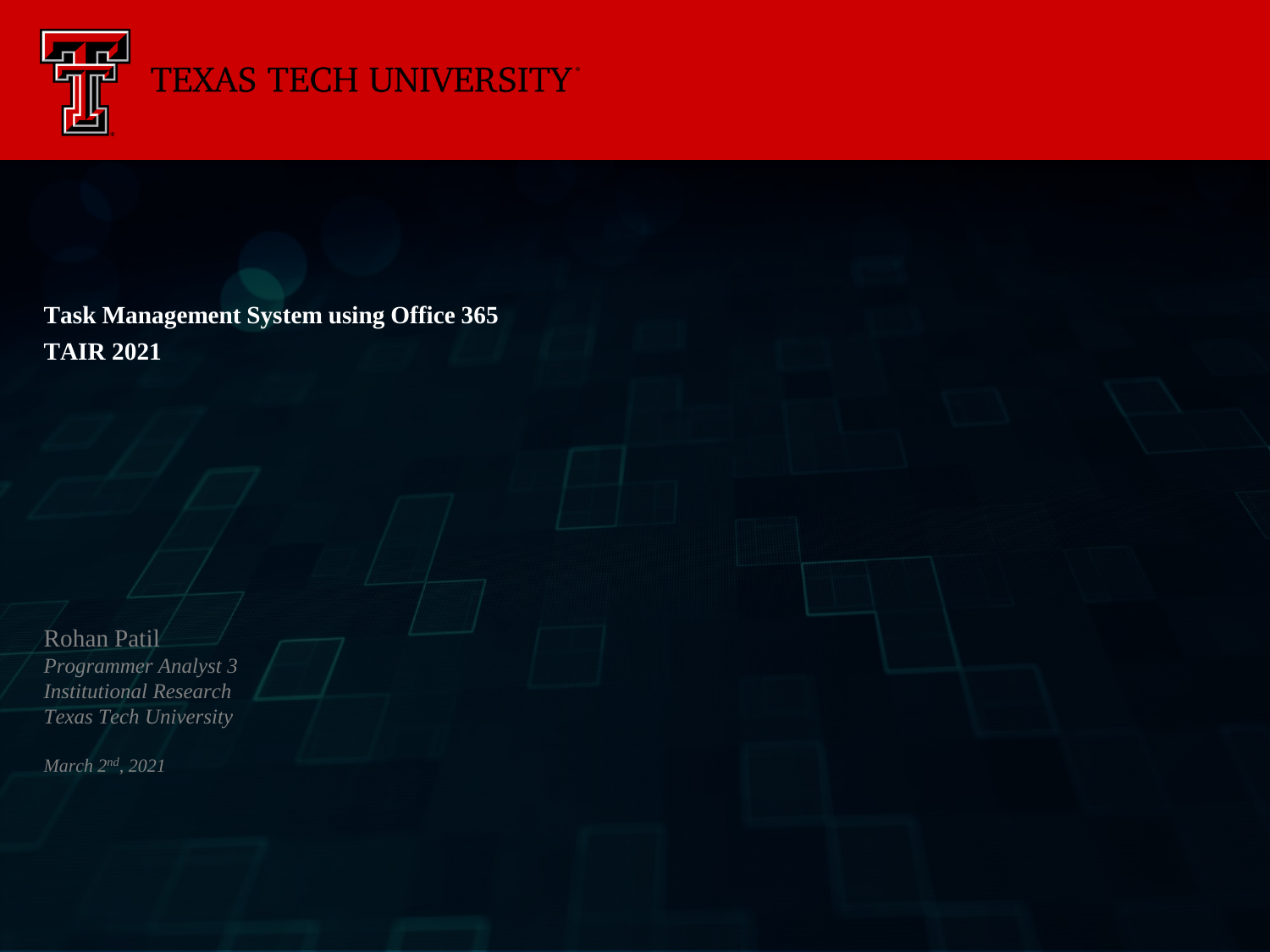## Why Task management is important?







- $\blacksquare$  Improve Efficiency
- Reduce Stress
- Prioritization of Tasks
- Central location of all requests and provided data



- **The Minimize risks of losing requests** 
	- Saves time



Source: https://www.peppybiz.com/blog/visual-task-management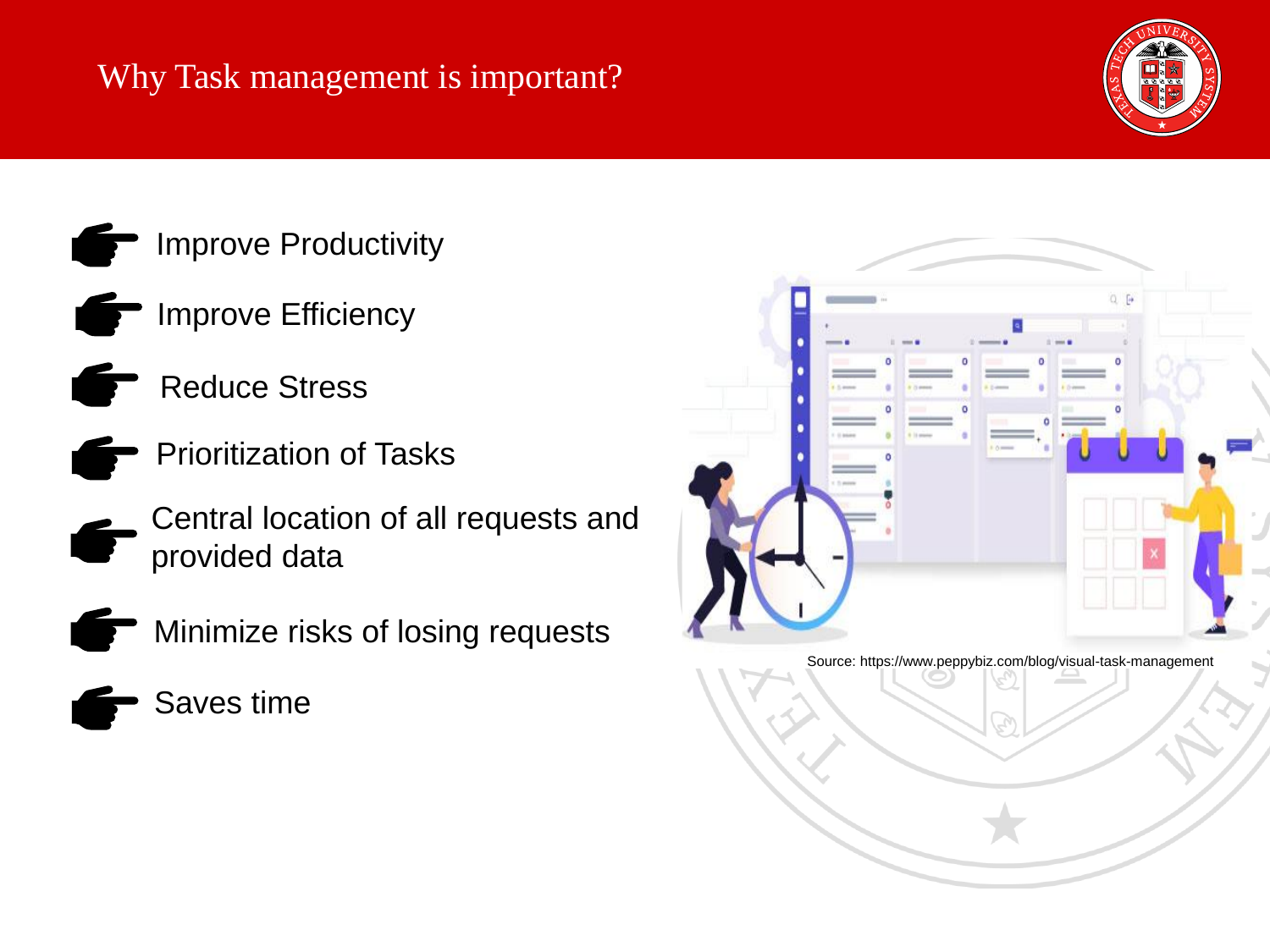

**Microsoft Flow** is a process and task automation tool that helps connect different applications and services together.

**"Microsoft** itself defines **Flow** as a tool to "create automated workflows between your favorite apps and services to get notifications, synchronize files, collect data and more*"*

Source: https://www.contentformula.com/blog/what-is-microsoft-flow-and-how-can-i-use-it/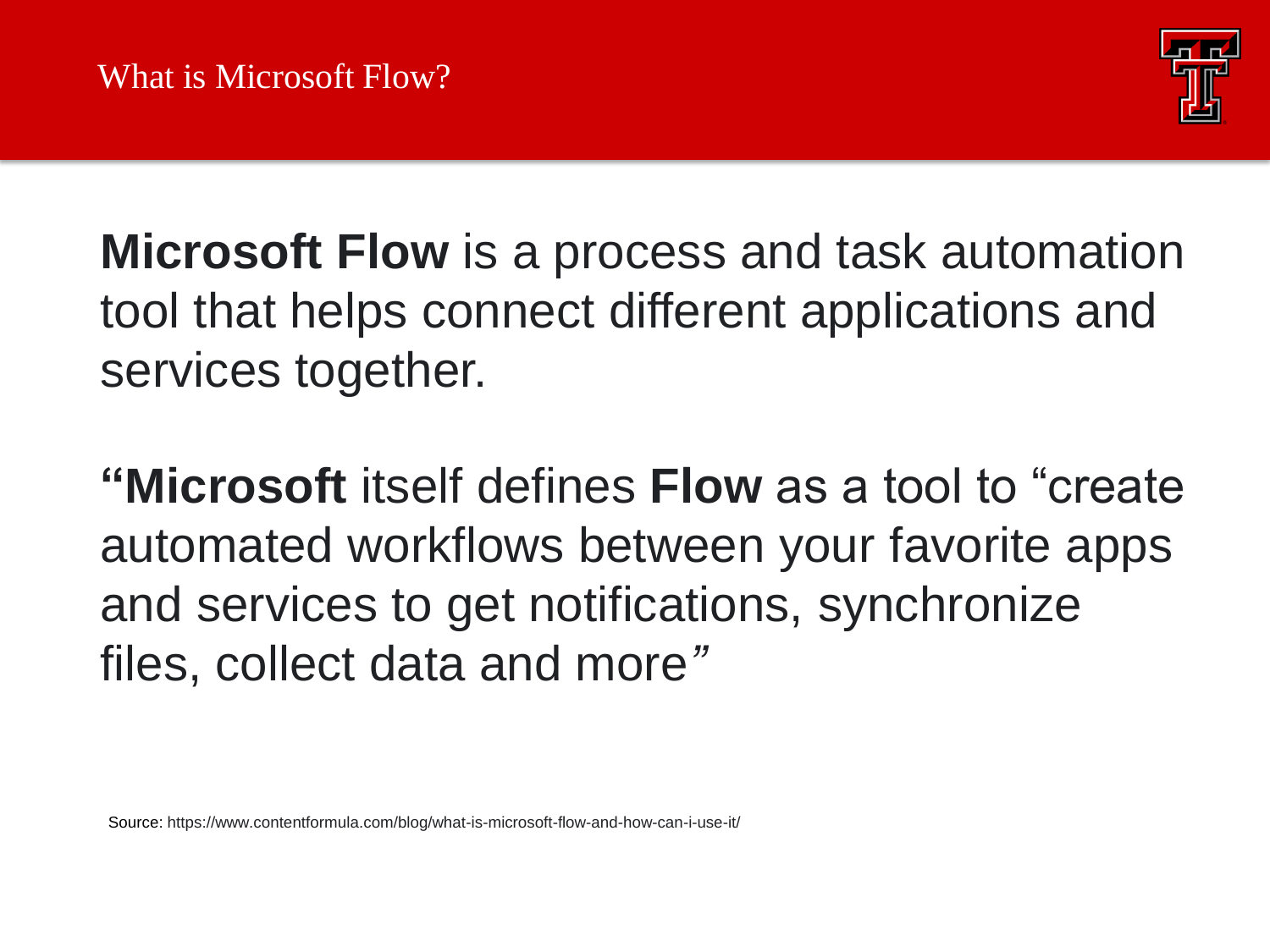## Microsoft Flow Home Screen



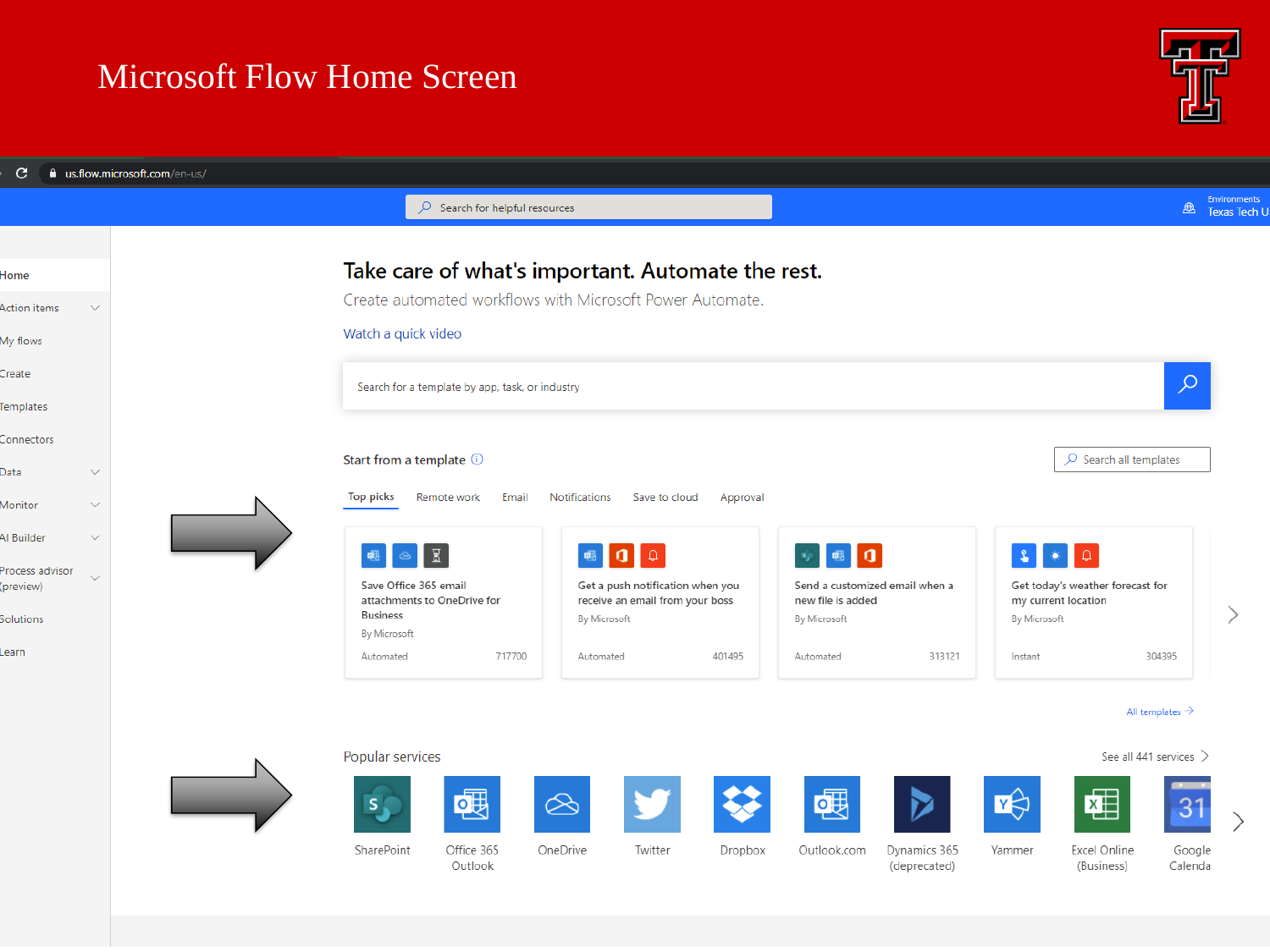#### Task Management Flow Chart - Demo



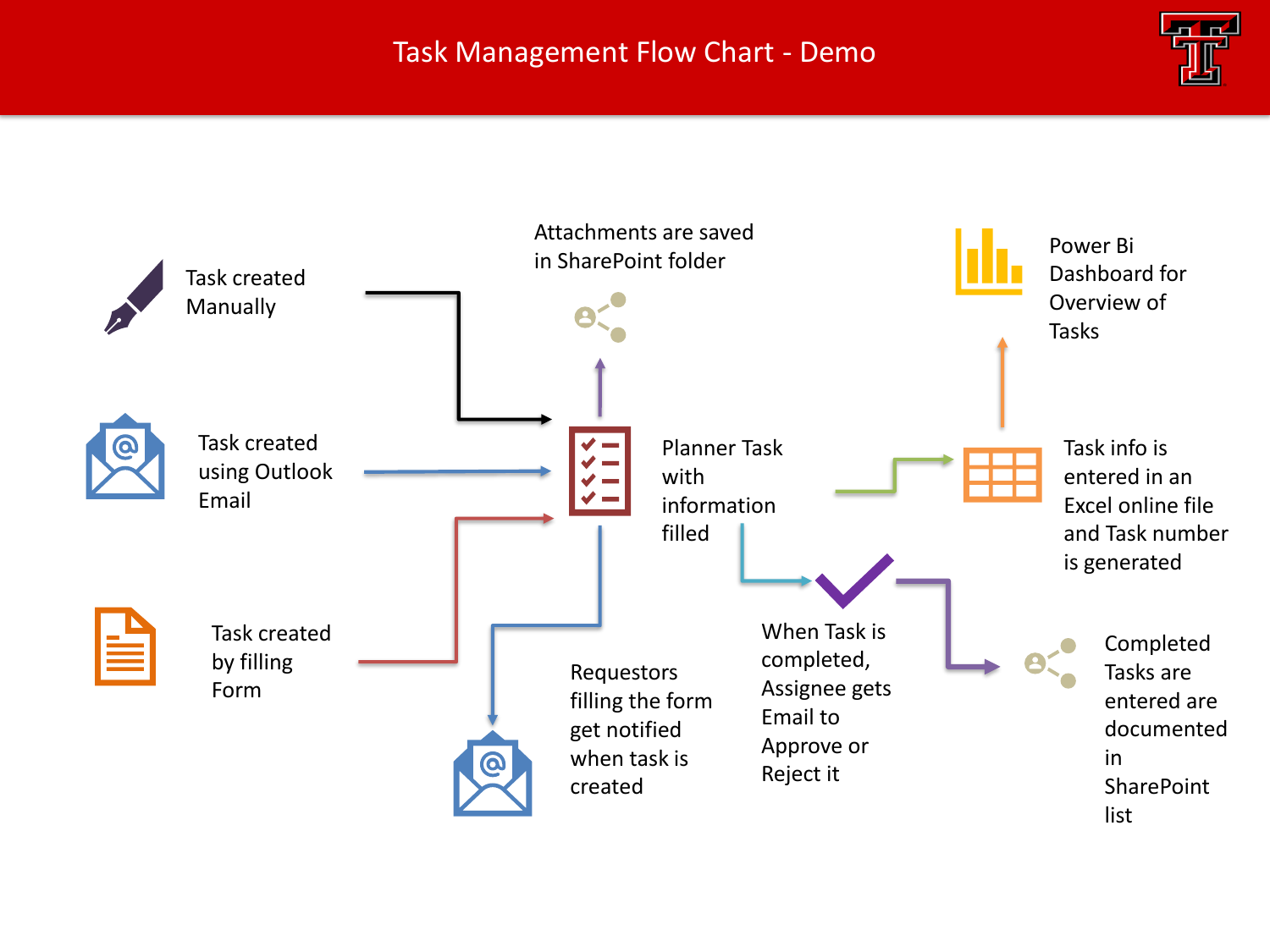



#### Forms

The Form is first filled in and submitted and attachments are uploaded if any

## Creating Planner Task using Forms



SharePoint The Submitted form data is sent to

SharePoint file and attachments are uploaded in Forms folder



Once record gets created in SharePoint, a task is created and details along with attachment link are updated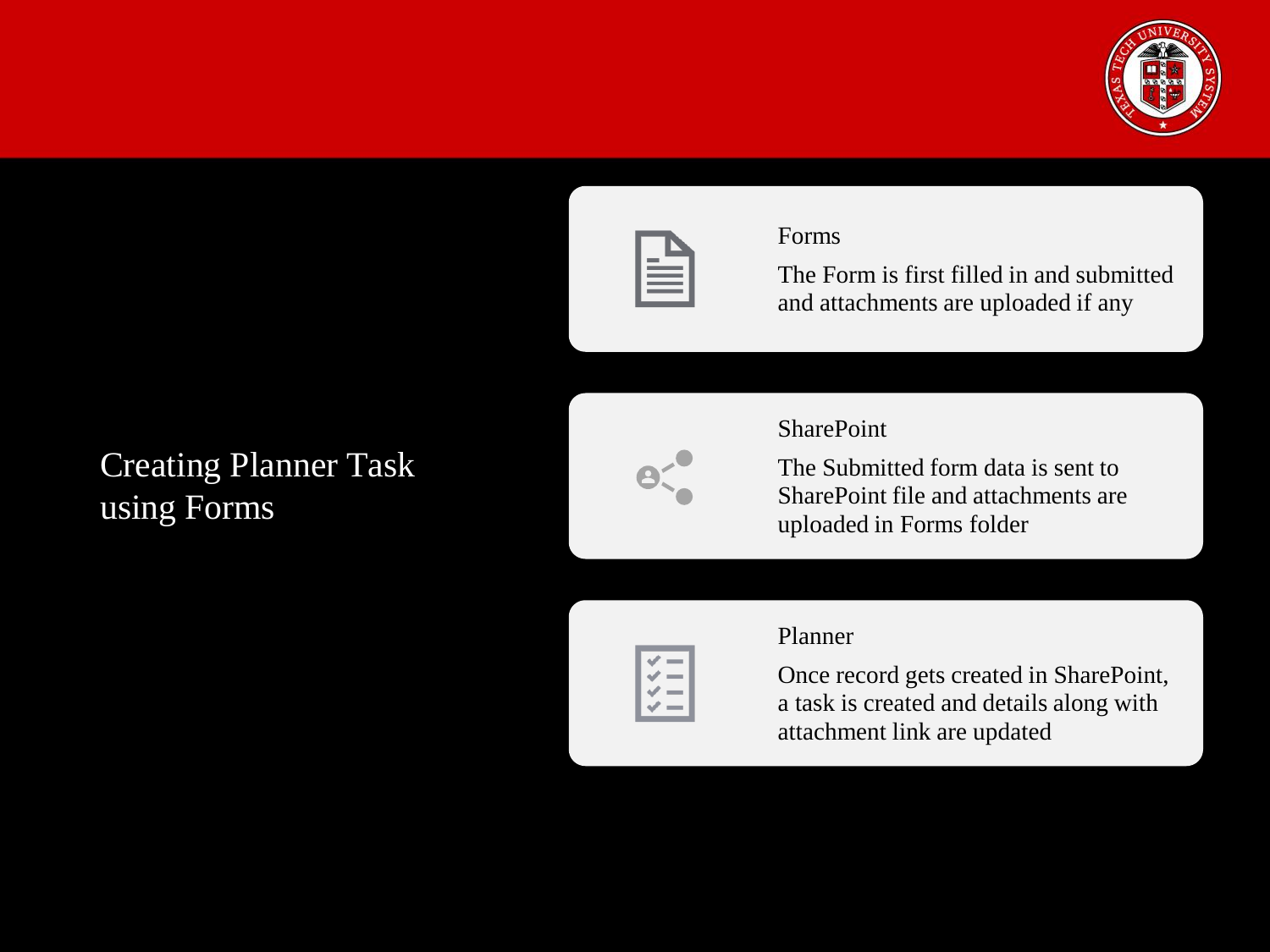### Microsoft Forms to Planner Demo



## Please use below link to see the demo video

## **[Forms to Planner Video](https://drive.google.com/file/d/1T5NvEVOTQt-0MaO_BgXzetvKcTLEmnYO/view?usp=sharing)**

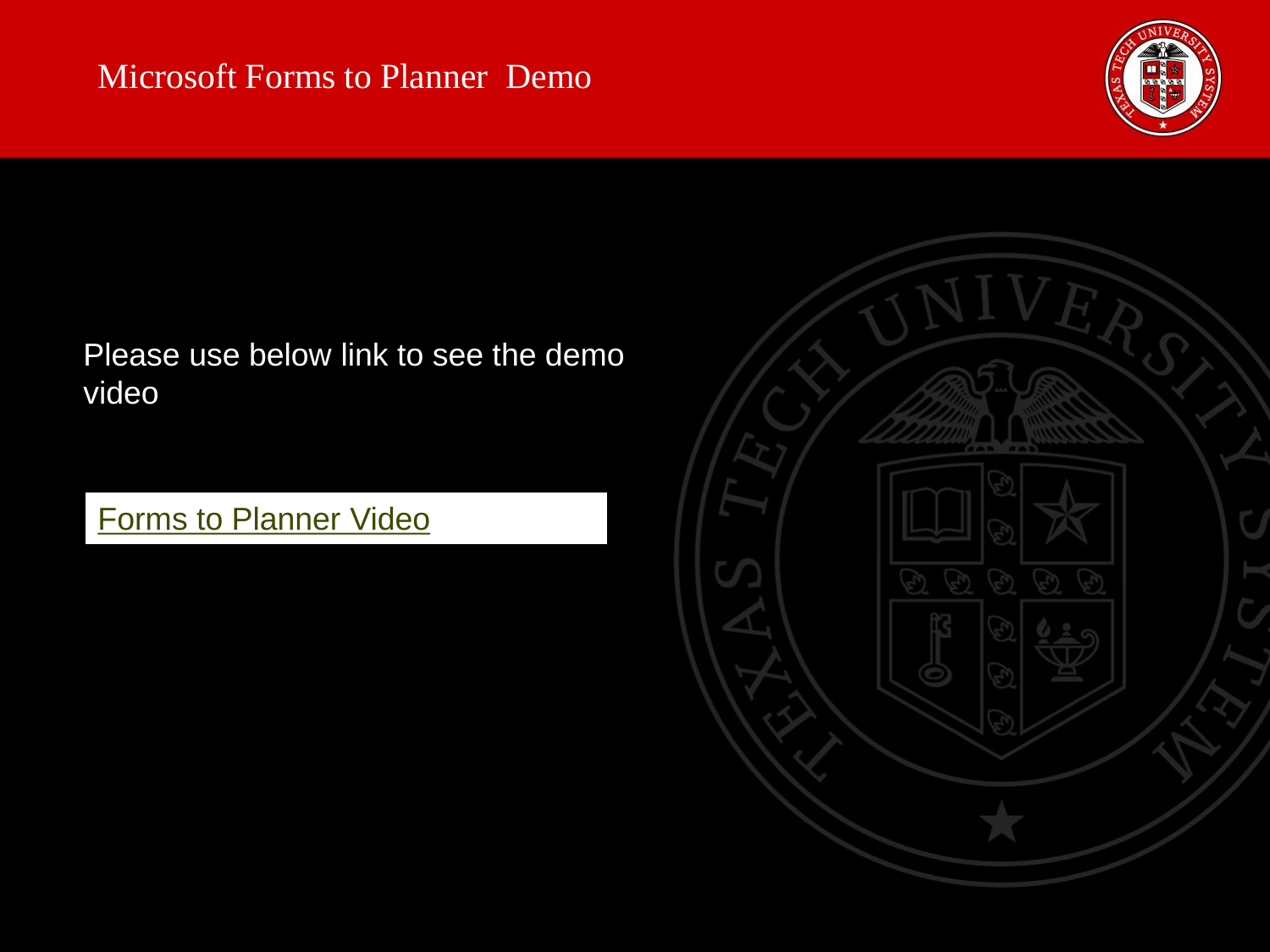![](_page_7_Picture_0.jpeg)

![](_page_7_Picture_1.jpeg)

Email with a specific key word in subject is sent to the people whom task is to be assigned

## **Creating** Planner Tasks using Outlook

![](_page_7_Figure_5.jpeg)

#### **SharePoint**

Folder with email subject is created and attachments are saved

![](_page_7_Picture_8.jpeg)

#### Planner

Task with email subject is created with details and attachment links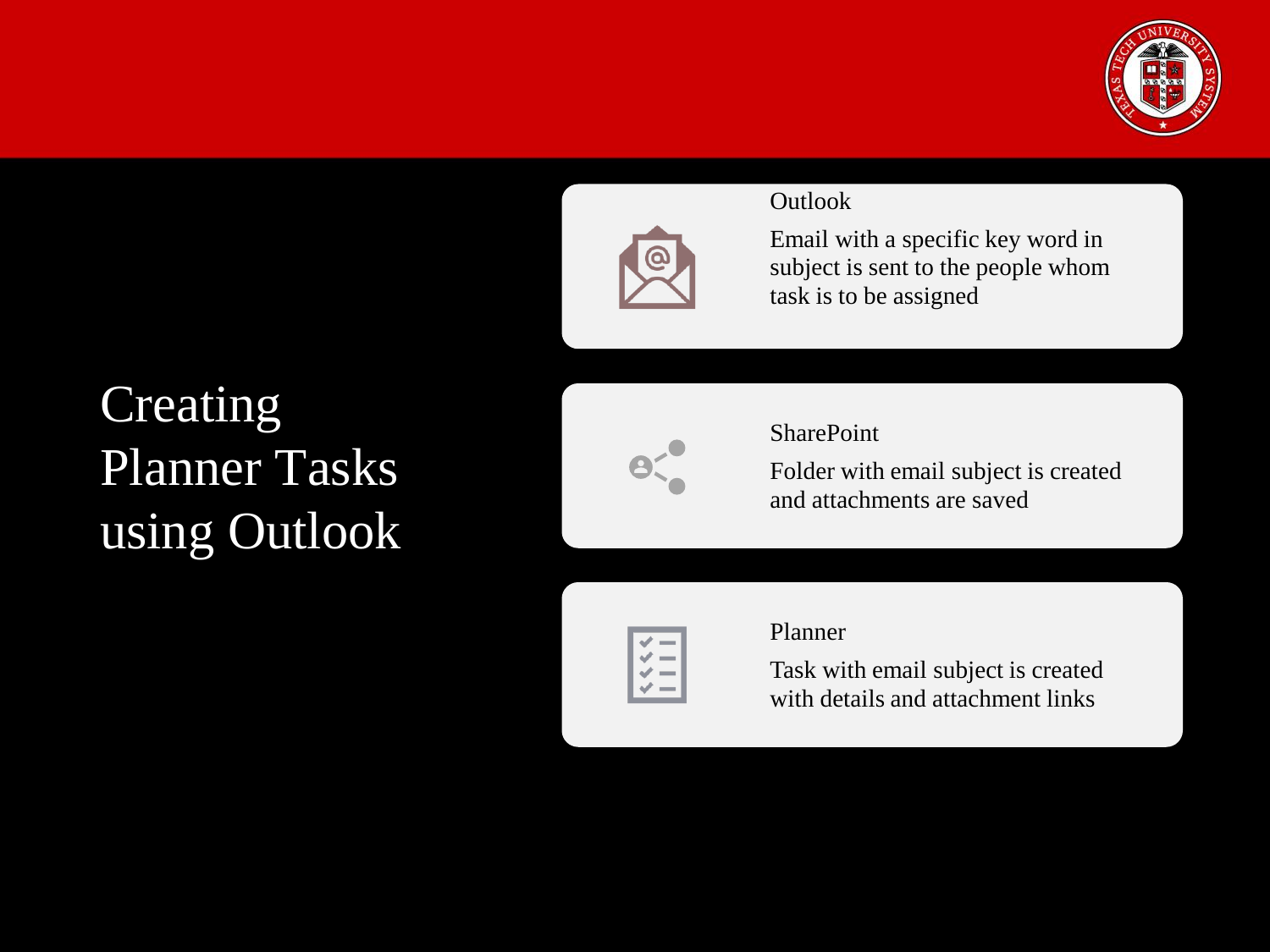![](_page_8_Picture_1.jpeg)

### Please use below link to see the demo video

[Outlook to Planner Demo](https://drive.google.com/file/d/1YuKIOK4obaL0968AVr76BZj1r29NvIIM/view?usp=sharing)  Video

![](_page_8_Picture_4.jpeg)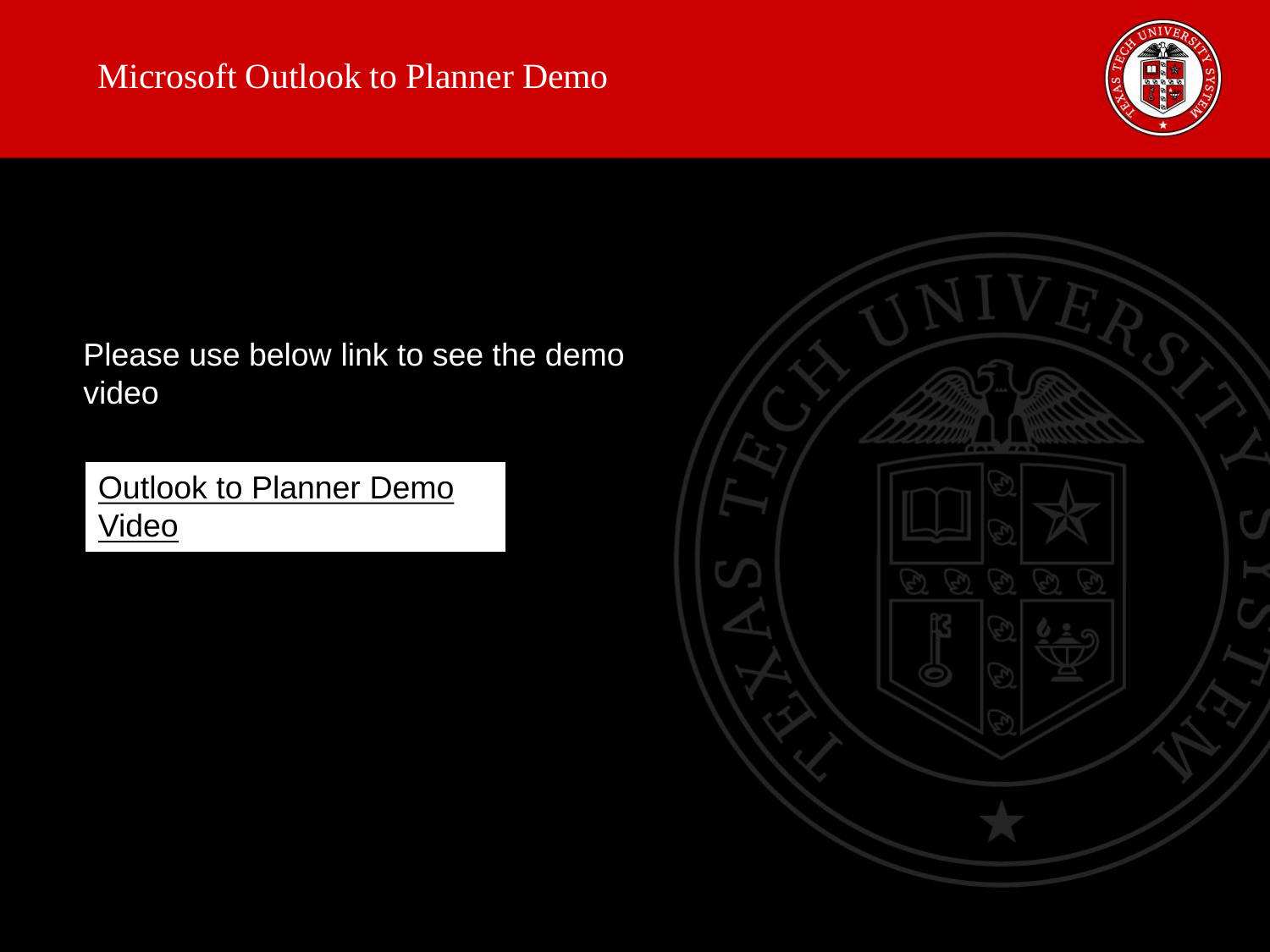![](_page_9_Picture_0.jpeg)

Completion of Tasks, Approval (Outlook Email) and saving a log file

![](_page_9_Figure_2.jpeg)

#### Planner

Task is completed by clicking the complete button

![](_page_9_Picture_5.jpeg)

#### Outlook

Approval email goes to supervisor to approve/ reject the task

![](_page_9_Picture_8.jpeg)

#### SharePoint

If the task is approved, details of task are saved in a SharePoint list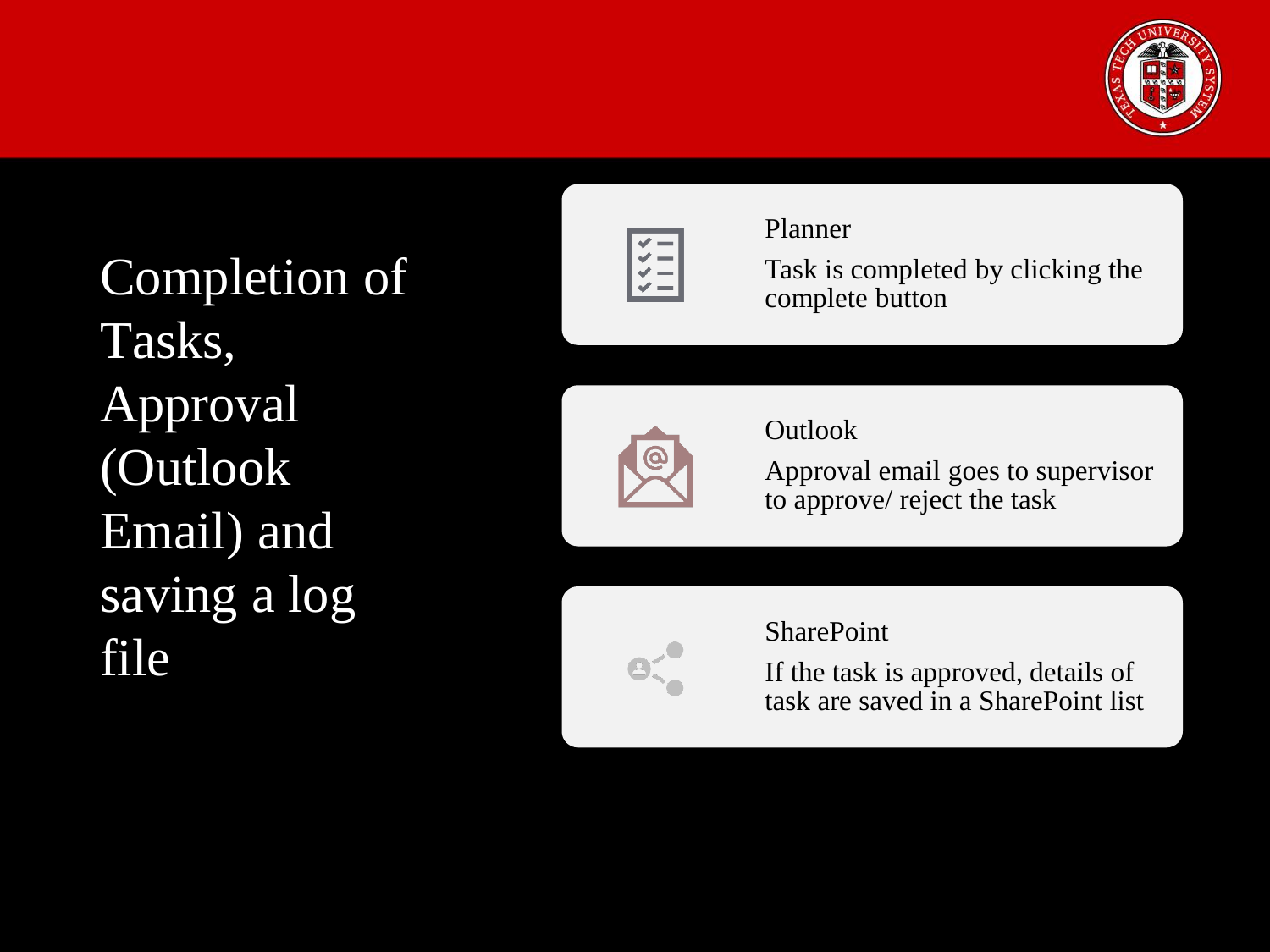Completion of Tasks, Approval (Outlook Email) and saving a log file

![](_page_10_Picture_1.jpeg)

![](_page_10_Picture_2.jpeg)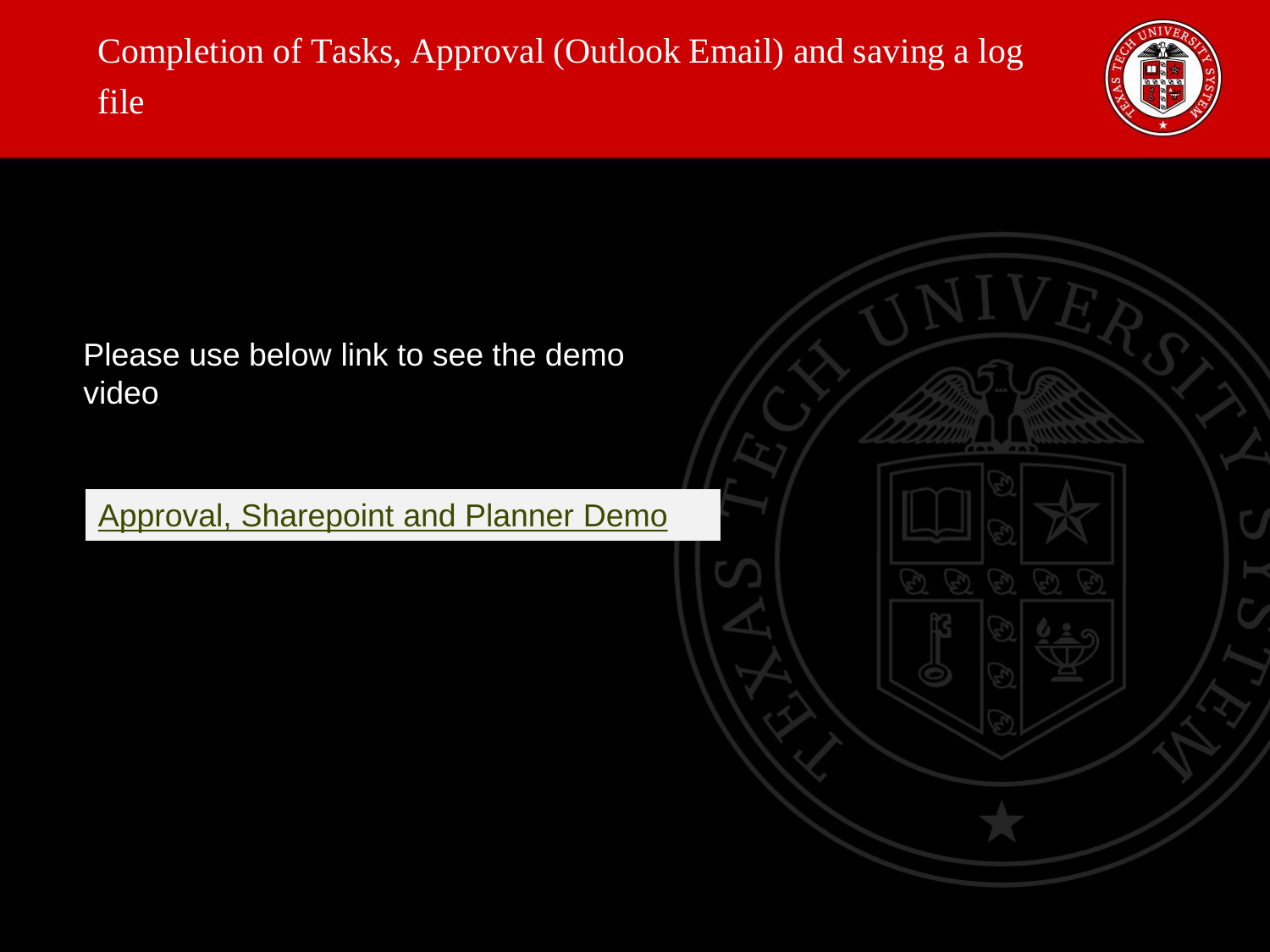![](_page_11_Picture_0.jpeg)

![](_page_11_Figure_1.jpeg)

#### Planner

When a Task is created, made in progress or completed an Excel sheet is updated automatically

**Getting** Planner tasks across Teams into Power Bi

![](_page_11_Figure_5.jpeg)

Excel Online

This Excel Sheet keeps track of the Task and provides unique Task number

![](_page_11_Picture_8.jpeg)

#### Power BI

Dataset is created using Excel online and is refreshed automatically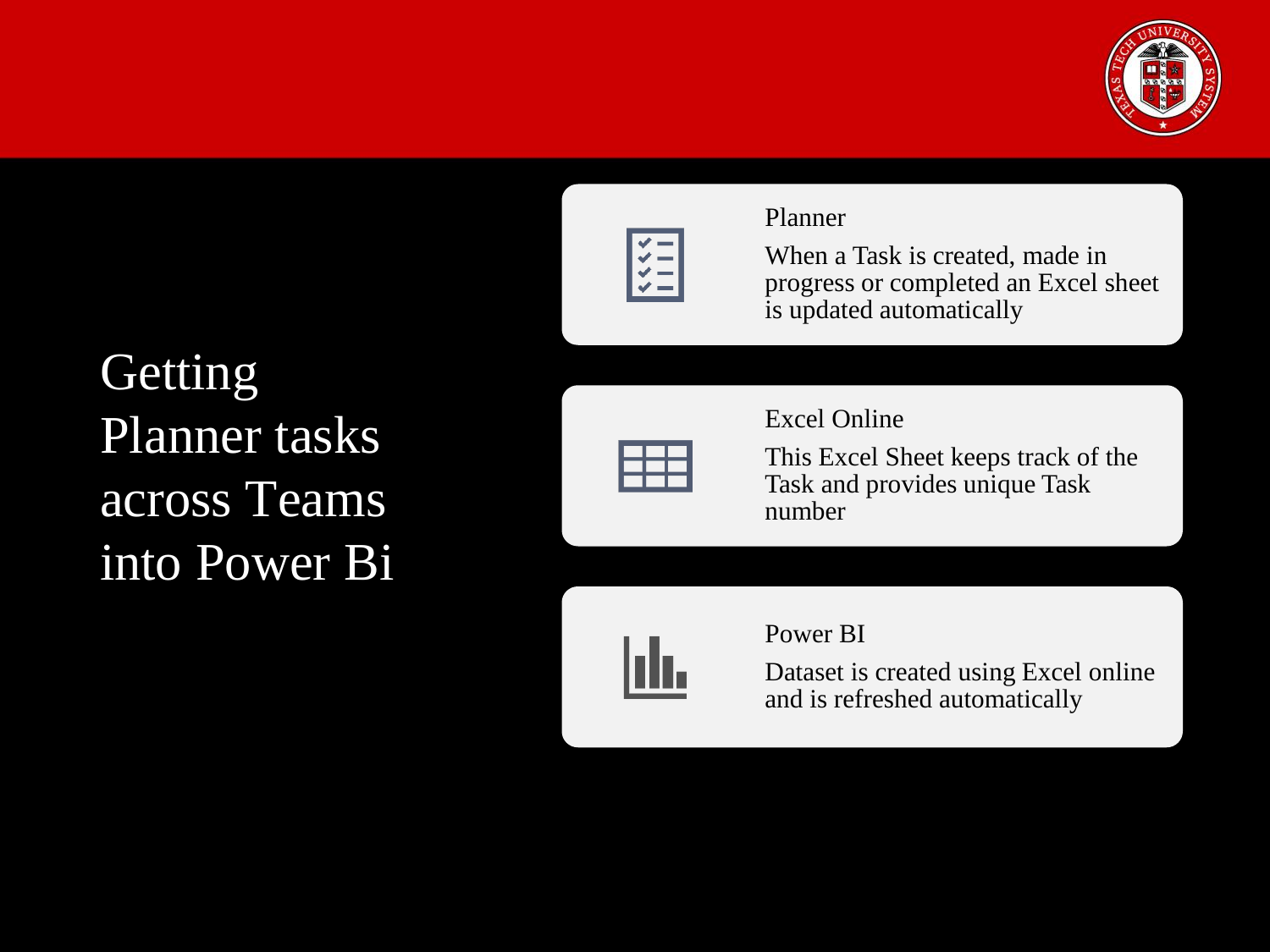![](_page_12_Picture_1.jpeg)

![](_page_12_Picture_2.jpeg)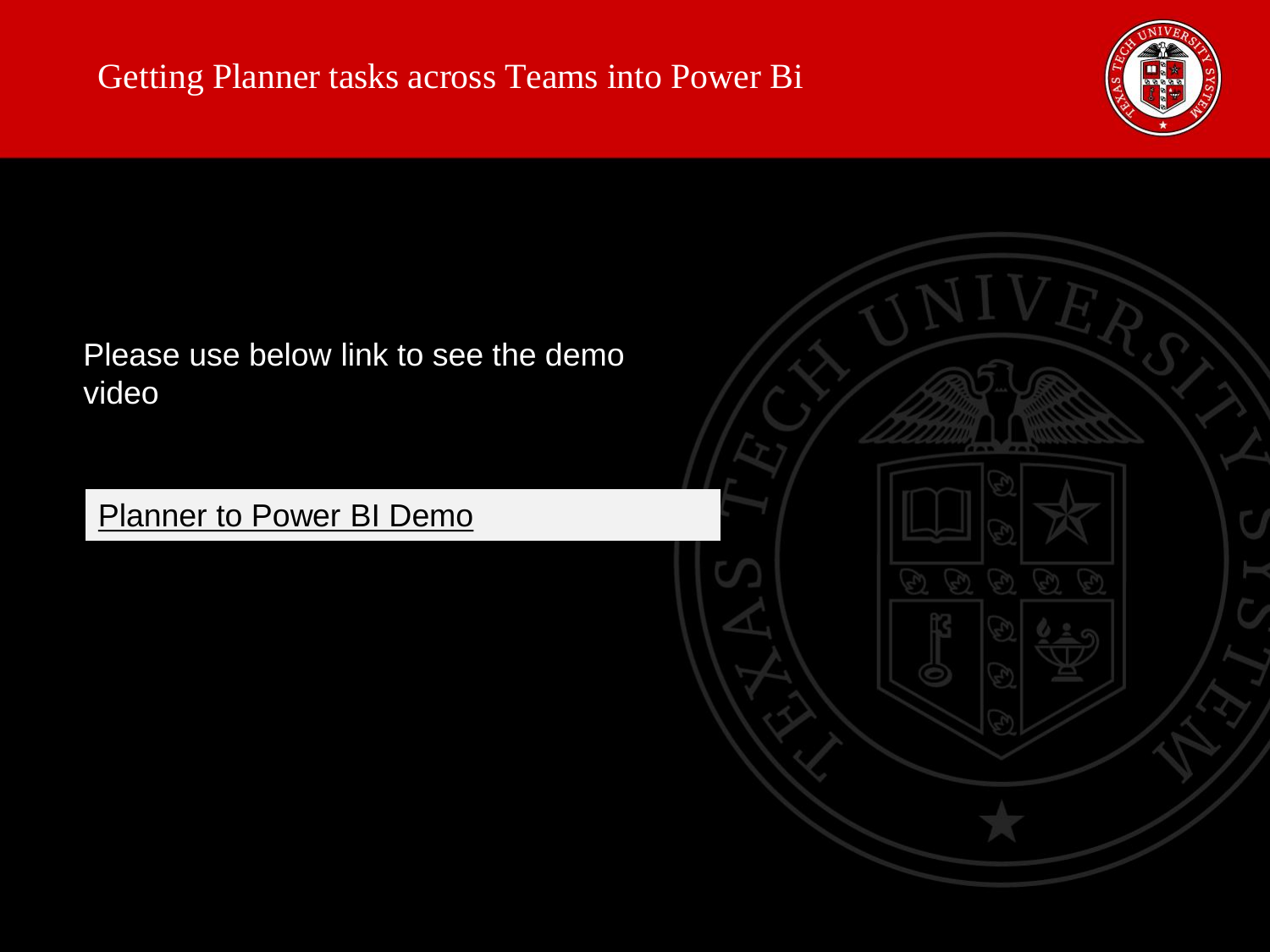### IR Task Management Architecture

![](_page_13_Picture_1.jpeg)

![](_page_13_Figure_2.jpeg)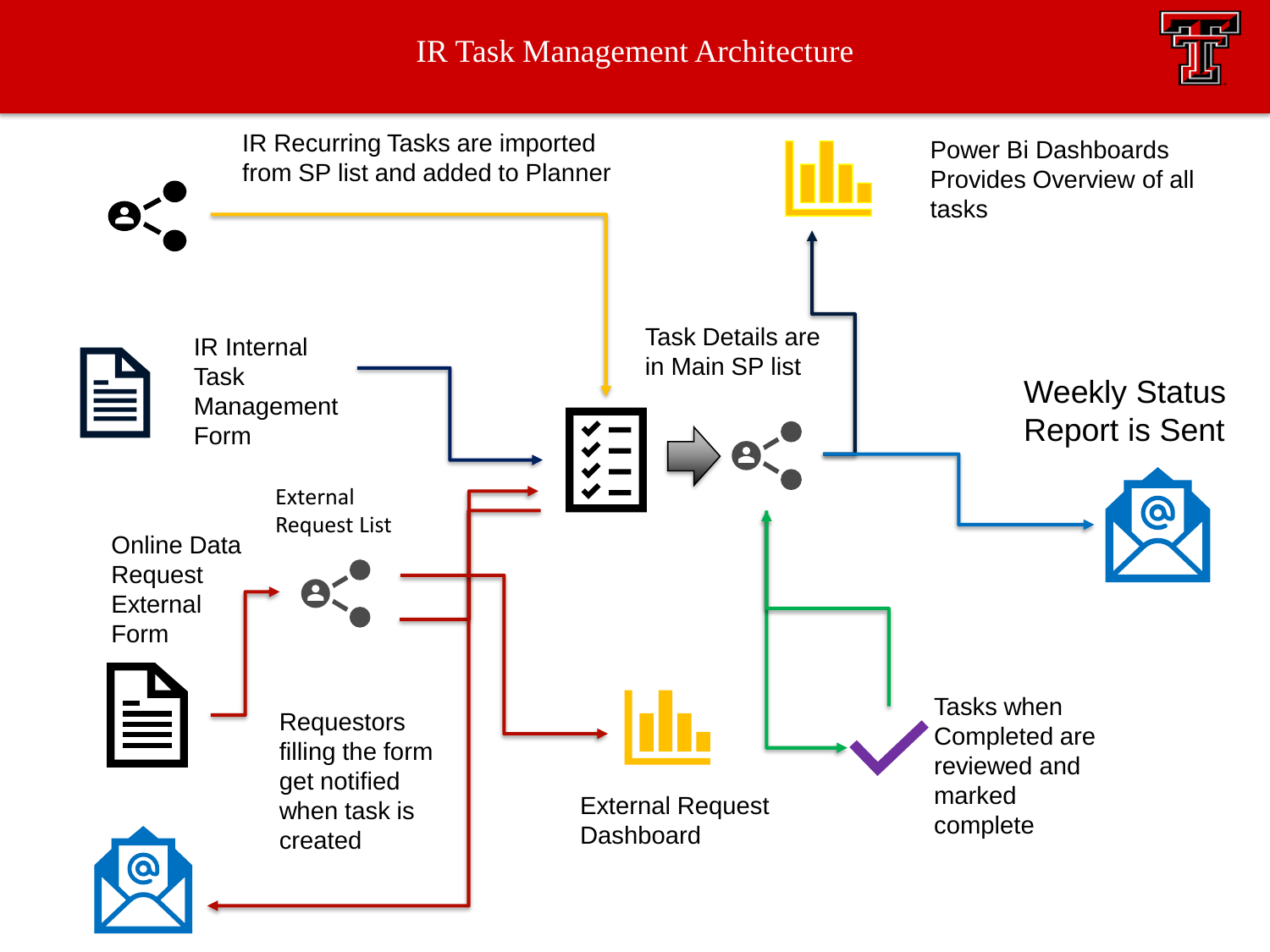![](_page_14_Picture_0.jpeg)

Dashboard – Not Started & In Progress tasks

![](_page_14_Figure_2.jpeg)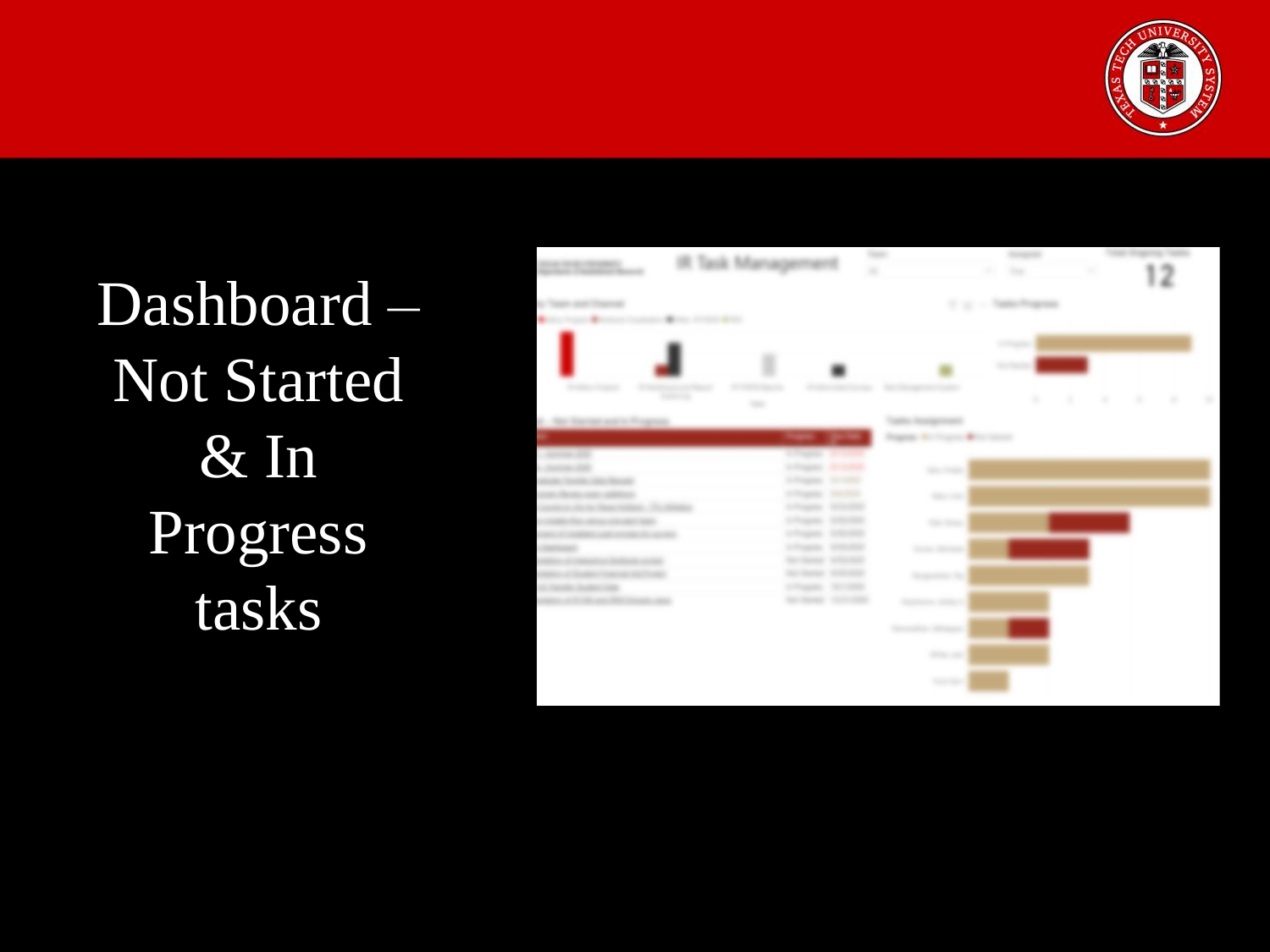![](_page_15_Picture_0.jpeg)

# Dashboard – Completed Tasks

| 2014 Scientification (Second)                                 | TMS Completed Tasks |                                                                                                                                                                                    | <b>State</b><br>×                                                                                                                                                                                                                                                                      | ×                                      |                                                               |
|---------------------------------------------------------------|---------------------|------------------------------------------------------------------------------------------------------------------------------------------------------------------------------------|----------------------------------------------------------------------------------------------------------------------------------------------------------------------------------------------------------------------------------------------------------------------------------------|----------------------------------------|---------------------------------------------------------------|
| $\rightarrow$                                                 |                     | an terro<br><b>Service</b><br>Antagone is chiesen.<br><b>COMMERCIAL</b><br><b>GRAND</b><br><b>COMMERCIAL</b><br>committee.<br>comments.<br><b>STATES</b><br><b>COMMA</b><br>13,992 | Manufacturer State Company<br>Science Anna Marie<br>Silks - Shirt spread<br><b>SECOND SHOW AND</b><br><b>SILL - SILL SHOW</b><br>can also seems<br><b>SECONDARY OR</b><br>tion of the sales<br><b>SHARFOLD TOWN TO</b><br>THE TAPPED TRUNK SERIES<br>Source international constitution | <b>SECTIONS</b><br>a company that they | 3000                                                          |
| <b>HEARTH AND REAL PROPERTY</b><br>۰<br>٠<br>٠<br>۰<br>٠<br>٠ | ٠<br><b>Harl R</b>  | $\frac{1}{2}$<br>۰<br>٠                                                                                                                                                            | ₩<br>m                                                                                                                                                                                                                                                                                 | ÷<br><b>Service</b><br><b>Sidney</b>   | <b>CONTRACTOR</b><br>$\sim 1000$<br><b>START</b><br>convents. |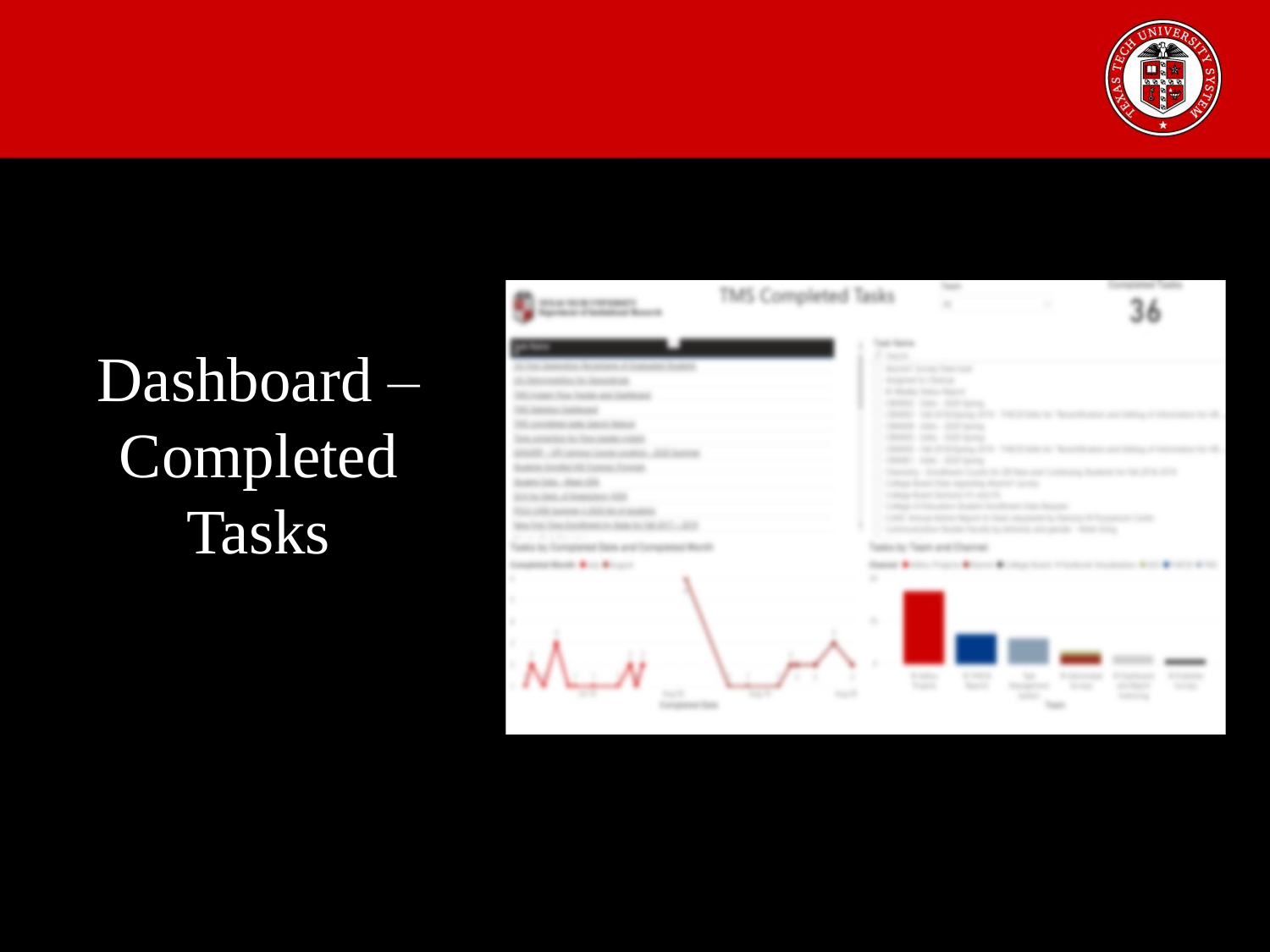![](_page_16_Picture_0.jpeg)

# Flow Stats Tracker

![](_page_16_Figure_2.jpeg)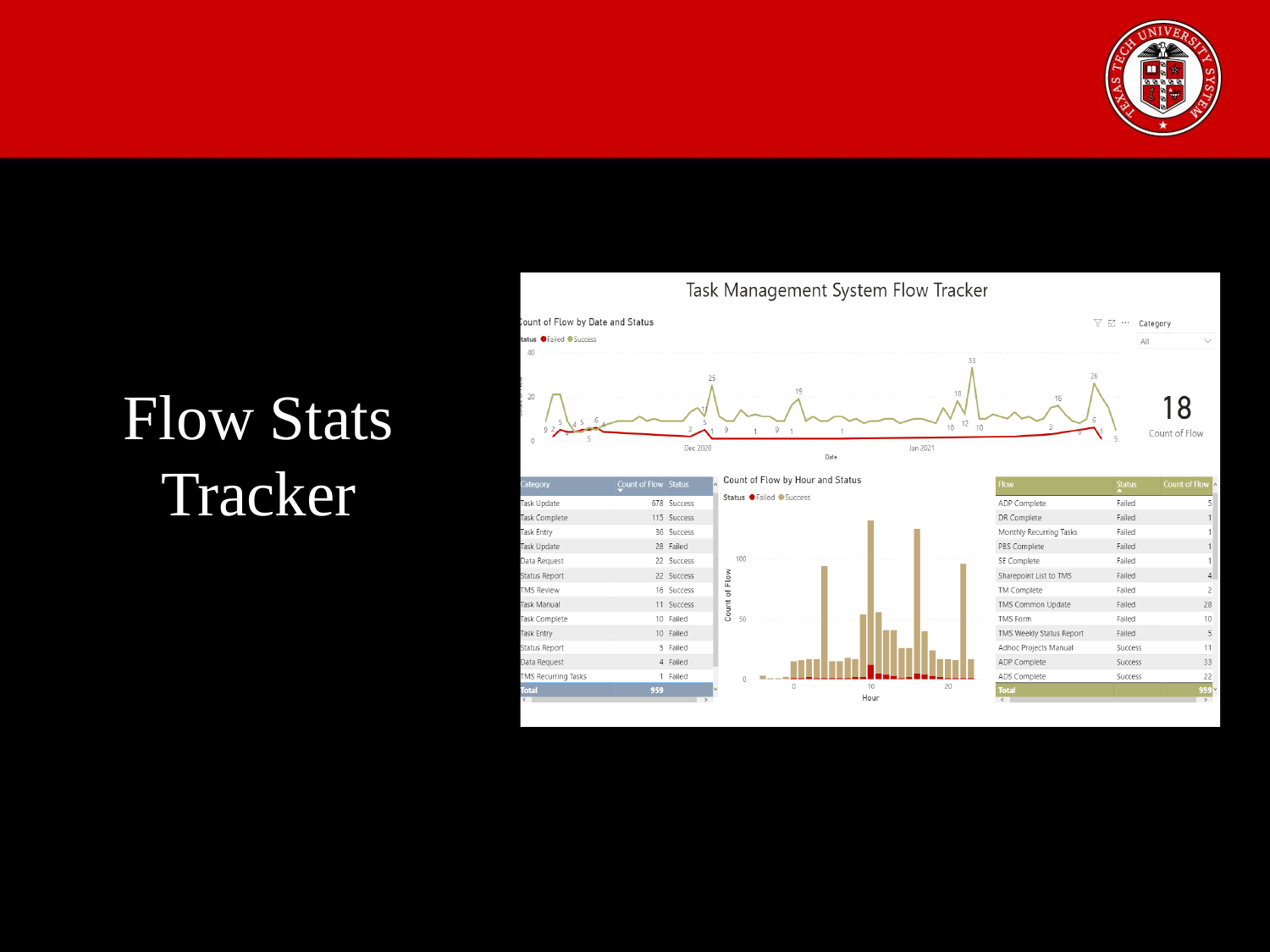![](_page_17_Picture_0.jpeg)

![](_page_17_Picture_1.jpeg)

Task Creation : Runs whenever form is submitted

## Flows which run behind the scene

![](_page_17_Picture_4.jpeg)

![](_page_17_Picture_5.jpeg)

Task Updates: Right now, each team has a flow running every hour to check for updates and update the tasks list excel

Manual Task Creation: Runs when Task is created manually in planner, removes task content and sends email to the creator to use forms for task creation

![](_page_17_Picture_8.jpeg)

Task Completion: Runs when task is completed to update completed by field, start and complete review process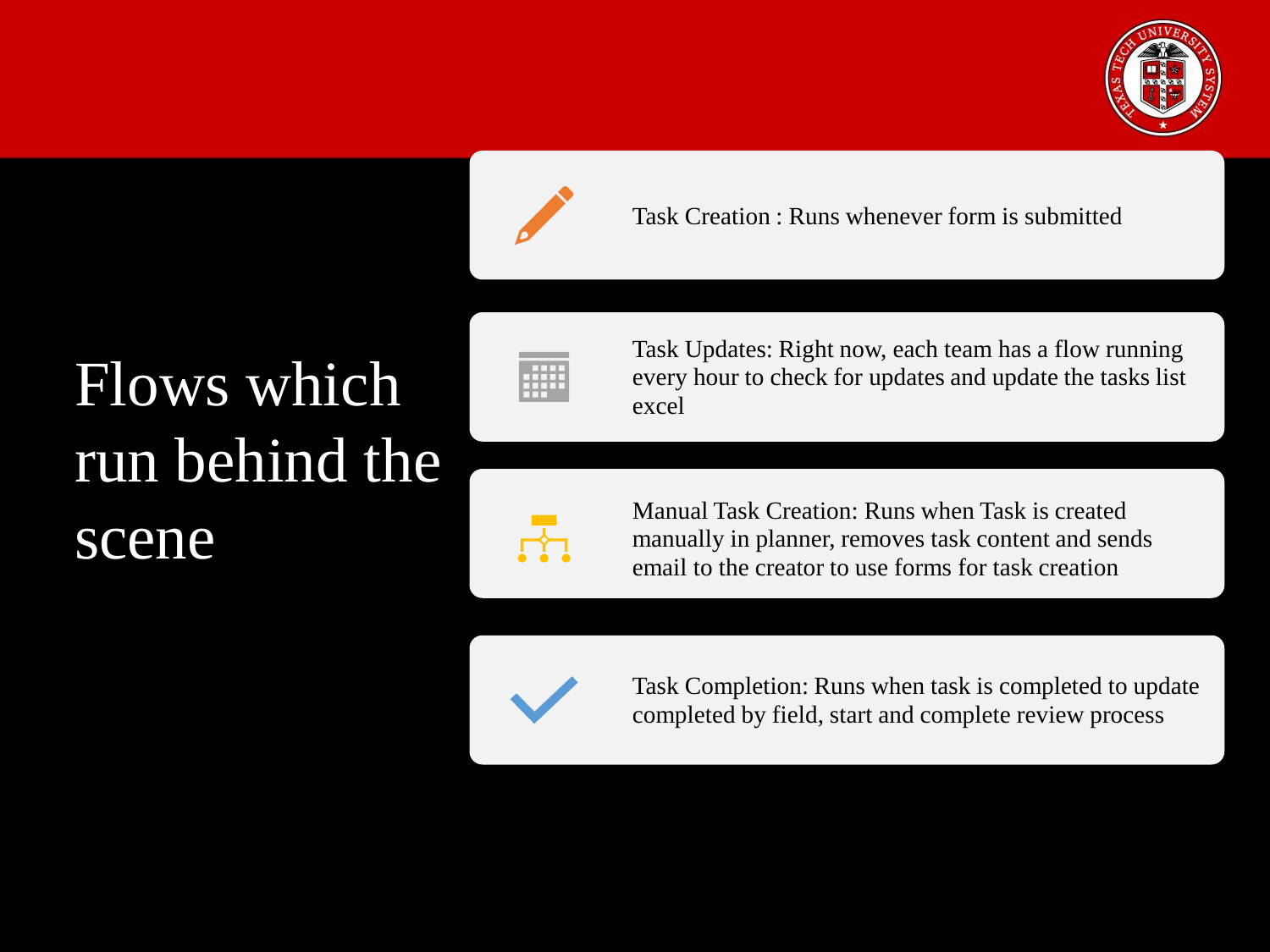![](_page_18_Picture_0.jpeg)

## Current Features

![](_page_18_Figure_2.jpeg)